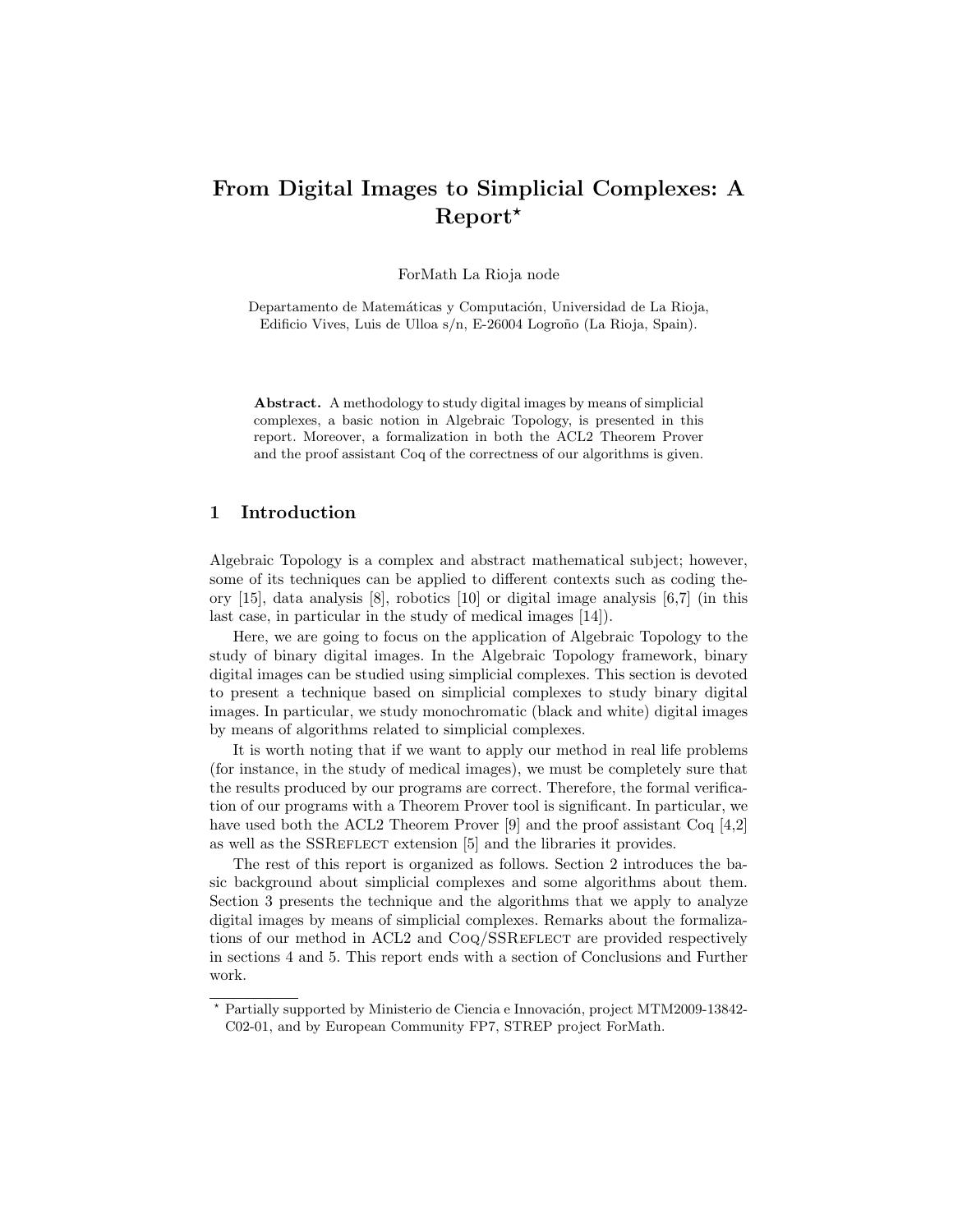## <span id="page-1-0"></span>2 Mathematical Preliminaries

In this section, we briefly provide the minimal mathematical background needed in the rest of the paper. We mainly focus on definitions. Many good textbooks are available for these definitions and results about them, the main one being maybe [\[11\]](#page-10-8).

Let us start with the basic terminology. Let  $V$  be an ordered set, called the vertex set. An (ordered abstract) simplex over  $V$  is any ordered finite subset of V. An (ordered abstract) n-simplex over V is a simplex over V whose cardinality is equal to  $n+1$ . Given a simplex  $\alpha$  over V, we call faces of  $\alpha$  to all the subsets of  $\alpha$ .

**Definition 1** An (ordered abstract) simplicial complex over  $V$  is a set of simplexes  $K$  over  $V$  such that it is closed by taking faces (subsets); that is to say:

$$
\forall \alpha \in \mathcal{K}, \; if \; \beta \subseteq \alpha \Rightarrow \beta \in \mathcal{K}
$$

Let K be a simplicial complex. Then the set  $S_n(\mathcal{K})$  of *n*-simplexes of K is the set made of the simplexes of cardinality  $n + 1$  of K.

**Example 2** Let us consider  $V = (0, 1, 2, 3, 4, 5, 6)$ .

The small simplicial complex drawn in Figure [1](#page-1-1) is mathematically defined as the object:

$$
\mathcal{K} = \left\{ \begin{matrix} \emptyset, (0), (1), (2), (3), (4), (5), (6), \\ (0, 1), (0, 2), (0, 3), (1, 2), (1, 3), (2, 3), (3, 4), (4, 5), (4, 6), (5, 6), \\ (0, 1, 2), (4, 5, 6) \end{matrix} \right\}.
$$



<span id="page-1-1"></span>Fig. 1. Butterfly Simplicial Complex

Note that, because the vertex set is ordered the list of vertices of a simplex is also ordered, which allows us to use a sequence notation  $(\ldots)$  and not a subset notation  $\{\ldots\}$  for a simplex and also for the vertex set V. It is also worth noting that simplicial complexes can be infinite. For instance if  $V = N$  and the simplicial complex K is  $\{(n)\}_{n\in\mathbb{N}}\cup\{(n-1,n)\}_{n\geq1}$ , the simplicial complex obtained can be seen as an infinite bunch of segments.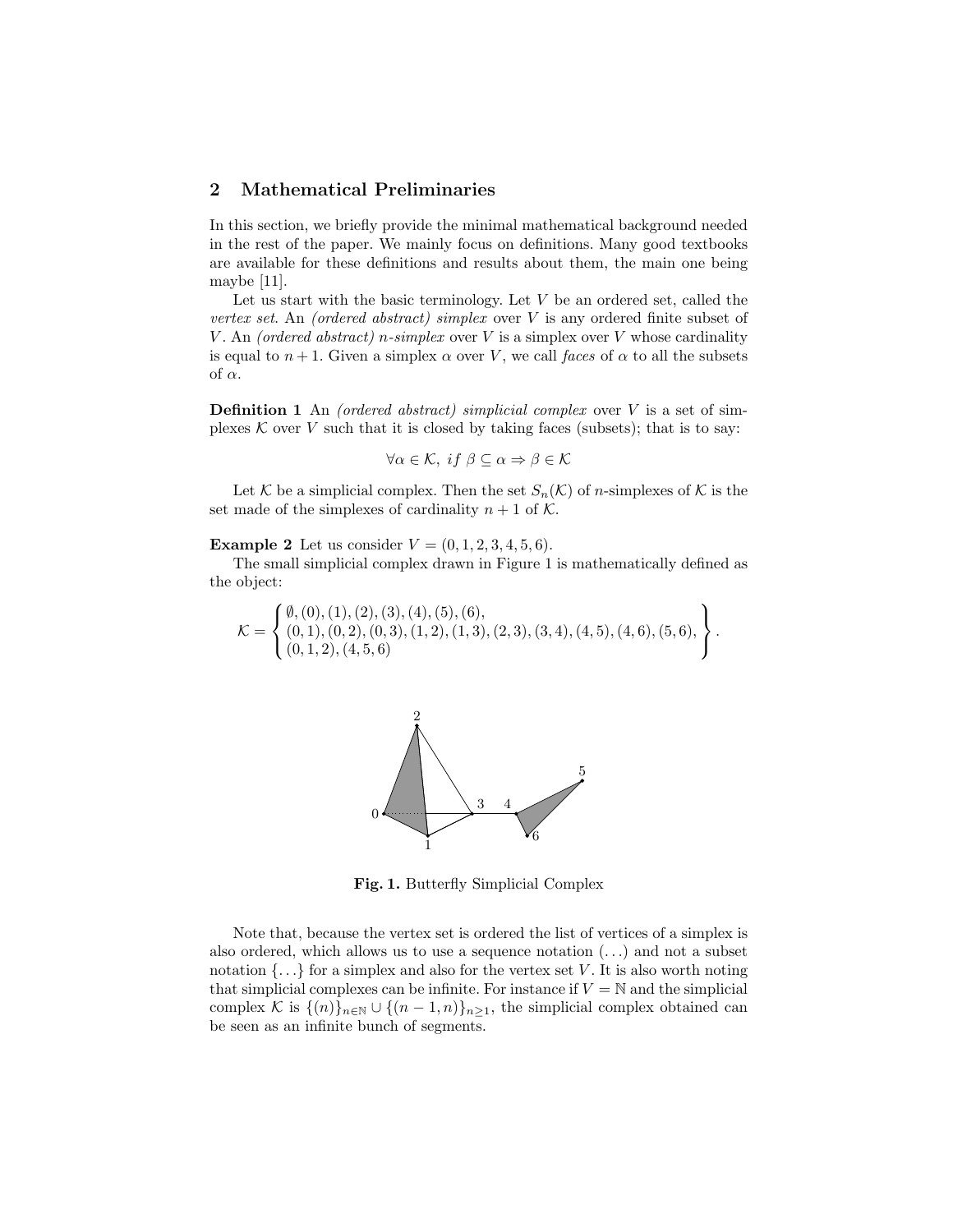**Definition 3** A facet of a simplicial complex  $\mathcal K$  over V is a maximal simplex with respect to the subset relation,  $\subseteq$ , among the simplexes of  $K$ .

Example 4 The facets of the small simplicial complex depicted in Figure [1](#page-1-1) are:

 $\{(0, 3), (1, 3), (2, 3), (3, 4), (0, 1, 2), (4, 5, 6)\}$ 

Let us note that a *finite* simplicial complex can be generated from its facets taking the set union of the power set of each one of their facets. In general, we have the following definition.

**Definition 5** Let S be a finite sequence of simplexes, then the set union of the power set of each one of the elements of  $\mathcal S$  is, trivially, a simplicial complex called the simplicial complex associated with S.

It is worth noting that the same simplicial complex can be generated from two different sequences of simplexes; in addition, the minimal sequence of simplexes which generates a finite simplicial complex is the sequence of its facets.

<span id="page-2-1"></span>Then, the following algorithm can be defined.

#### Algorithm 6

*Input:* a sequence of simplexes  $S$ . Output: the associated simplicial complex with  $S$ .

The correctness of this algorithm was verified both in ACL2 and Coq [\[3\]](#page-10-9).

### <span id="page-2-0"></span>3 The framework to study digital images

Let *n* be any positive integer. An *n-xel q* in an Euclidean *n*-space,  $\mathbb{R}^n$ , is a closed unit *n*-dimensional (hyper)cube  $q \text{ }\subset \mathbb{R}^n$  whose  $2^n$  vertices have natural coordinates (more precisely, an *n-xel* in  $\mathbb{R}^n$  is a cartesian product like  $[i_1, i_1 +$  $1] \times [i_2, i_2 + 1] \times \ldots \times [i_n, i_n + 1]$ . In this memoir, a *pixel* is a 2-xel in  $\mathbb{R}^2$ . We define an *n*-dimensional binary image or  $nD$ -image, to be a finite set of *n*-xels in  $\mathbb{R}^n$ .

An nD-image  $\mathcal I$  can, of course, be represented by a finite n-dimensional array of 1's and 0's in which each 1 represents an n-xel in  $\mathcal D$  and each 0 represents an n-xel that is not in  $\mathcal{D}$ . Let us focus on the study of nD-images by means of simplicial complexes. Firstly, we present the study for the cases of 2D-images and eventually the general case.

As we have just said, a 2D-image  $D$  can be represented by a finite 2-dimensional array of 1's and 0's in which each 1 represents a pixel in  $D$  and each 0 represents a pixel that is not in  $\mathcal{D}$  (in a monochromatic 2D-image  $\mathcal{D}$ , black pixels are represented by 1's, on the contrary white pixels are represented by 0's).

Let  $\mathcal D$  be a 2D-image codified as a 2-dimensional array of 1's and 0's. We want to associate a simplicial complex with  $D$ . From a digital image, there are several ways of constructing a simplicial complex (see [\[1\]](#page-10-10)). The approach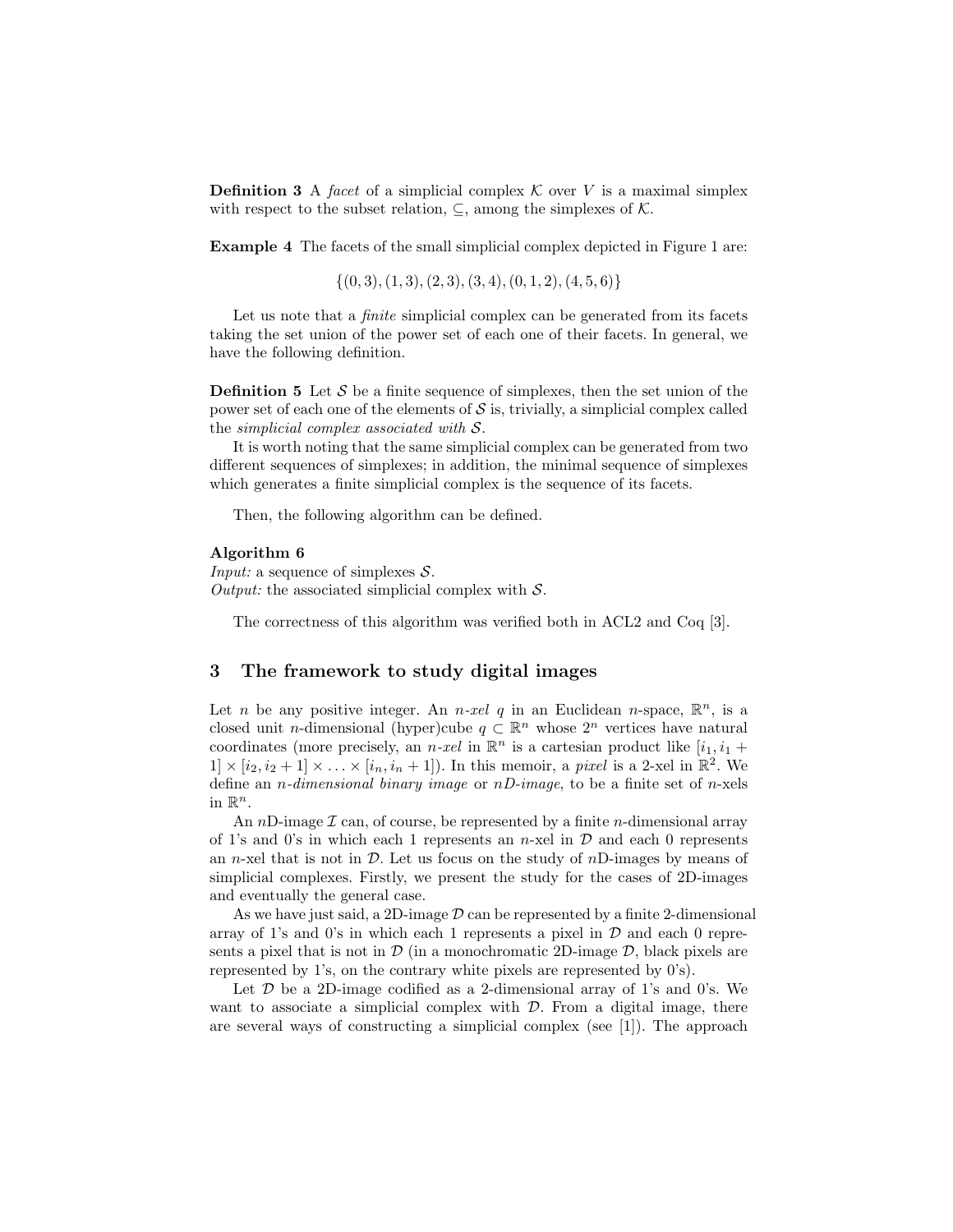that we have followed here consists of obtaining from  $D$  the facets of one of its associated simplicial complexes. Subsequently, applying Algorithm [6](#page-2-1) (the algorithm which constructs a simplicial complex from a sequence of simplexes), we obtain a simplicial complex associated with D.

The process that we have followed to obtain the facets from a 2D-image  $D$  is as follows. Let  $V = (\mathbb{N}, \mathbb{N})$  be the vertex set, that is, a vertex, in this case, is a pair of natural numbers. Let  $p = (a, b)$  be the coordinates of a pixel in D (that is, the position of the pixel in the 2-dimensional array associated with  $\mathcal{D}$ ). From p we can obtain two 2-simplexes that are two facets of the simplicial complex associated with D. Namely, from  $p = (a, b)$  we obtain the following facets: the triangles  $((a, b), (a + 1, b), (a + 1, b + 1))$  and  $((a, b), (a, b + 1), (a + 1, b + 1))$ . If we repeat the process for the coordinates of all the pixels in  $D$ , we obtain the facets of a simplicial complex associated with  $\mathcal{D}$ , that will be denoted by  $\mathcal{K}_{2D}(\mathcal{D})$ .

Therefore, we can define the following algorithm.

#### <span id="page-3-1"></span>Algorithm 7

Input: a 2D-image D represented by means of a 2-dimensional array of 1's and  $0's.$ 

Output: the facets of  $\mathcal{K}_{2D}(\mathcal{D})$ , a simplicial complex associated with  $\mathcal{D}$ .

Example 8 Consider the 2D-image depicted in the left side of Figure [2.](#page-3-0) This image can be codified by means of the 2-dimensional array:  $((1, 0), (0, 1))$ , then, the coordinates of the black pixels are  $(0, 0)$  and  $(1, 1)$ . Therefore, applying Algorithm [7](#page-3-1) we obtain the facets of  $\mathcal{K}_{2D}(\mathcal{D})$ :

 $(((0,0), (0, 1), (1, 1)), ((0, 0), (1, 0), (1, 1)), ((1, 1), (1, 2), (2, 2)),((1, 1), (2, 1), (2, 2))).$ 



<span id="page-3-0"></span>Fig. 2. On the left, a digital image; on the right, its simplicial complex representation

Once we have the simplicial complex associated with the digital image, we can compute the homology groups of the image from the simplicial complex. As we said previously, several simplicial complexes can be associated with a digital image, but all of them are homomorphic (see [\[1\]](#page-10-10)); then, we can define the homology groups of a 2D-image as follows: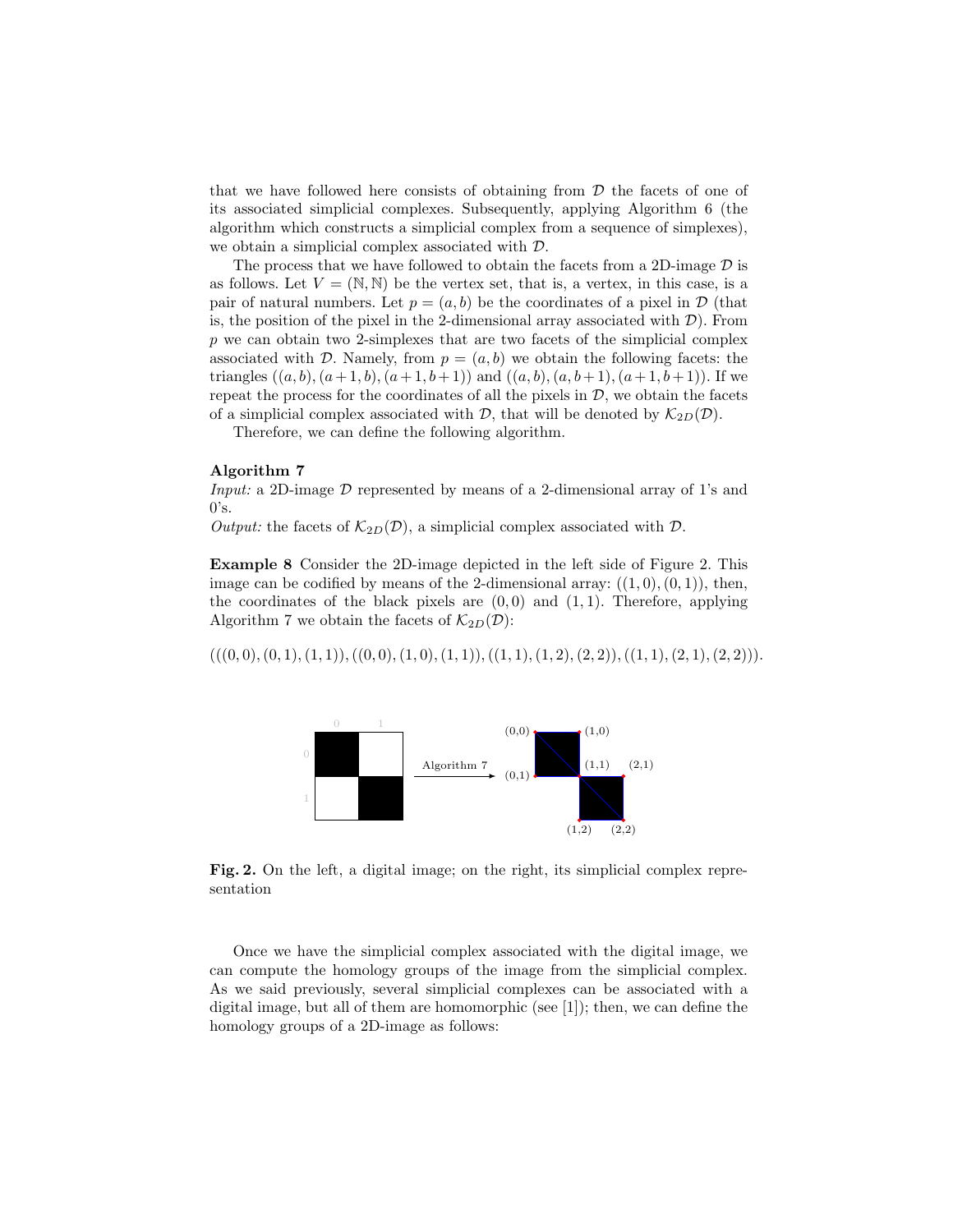**Definition 9** Given a 2D-image D, the *n*-homology group of D,  $H_n(\mathcal{D})$  is the *n*-homology group of the simplicial complex  $\mathcal{K}_{2D}(\mathcal{D})$ :

$$
H_n(\mathcal{D}) = H_n(\mathcal{K}_{2D}(\mathcal{D})).
$$

Subsequently, we can interpret properties about the digital image from its homology groups. 2D-images are embedded in  $\mathbb{R}^2$  then its homology groups vanish for dimensions greater than 2 and they are torsion-free from dimensions 0 to dimension 1; that is, their homology groups are either null or a direct sum of  $\mathbb Z$  components from dimension 0 to dimension 1. The number of  $\mathbb Z$  components of the homology groups of dimension 0 and 1 measures respectively the number of connected components and the number of holes of the image.

The method presented here for 2D-images can be generalized to  $nD$ -images with  $n \geq 2$ . An nD-image can be represented by a finite n-dimensional array of 1's and 0's in which each 1 represents an  $n$ -xel in  $\mathcal D$  and each 0 represents an  $n$ -xel that is not in  $\mathcal{D}$ .

Let  $D$  be an nD-image, from the coordinates of each n-xel in  $D$  (its position in the *n*-dimensional array associated with  $\mathcal{D}$ ), we can obtain a triangulation by means of  $n$ -simplexes, see [\[12\]](#page-10-11), which are facets of a simplicial complex associated with  $\mathcal D$ . If we repeat the process for the coordinates of all the *n*-xels in  $\mathcal D$ , we obtain the facets of a simplicial complex associated with  $D$ . Then, applying Algorithm [6,](#page-2-1) we can obtain the simplicial complex associated with  $D$ . Therefore, the two following algorithms can be defined.

#### Algorithm 10

Input: the coordinates of an *n*-xel. Output: a triangulation of the *n*-xel by means of *n*-simplexes.

#### Algorithm 11

*Input:* an nD-image  $D$  represented by means of a *n*-dimensional array of 1's and  $0's.$ 

Output: the facets of  $\mathcal{K}_{nD}(\mathcal{D})$ , a simplicial complex associated with  $\mathcal{D}$ .

# <span id="page-4-0"></span>4 Formalization in the ACL2 Theorem Prover

As we just said, we want to formalize in ACL2 the correctness of Algorithm [7;](#page-3-1) namely, our implementation of that algorithm by means of a Common Lisp function called genera-facets-image-2d.

From now on, we define the necessary functions to establish the correctness of our program. First of all, we need some auxiliary functions which define the necessary concepts to prove our theorems. These definitions are based on both Algorithm [7](#page-3-1) and the notions for digital images. Namely, we need to define the notion of 2D-image.

As we said in Section [3,](#page-2-0) a 2D-image  $\mathcal D$  is represented by means of a finite 2-dimensional array (that is a list of lists) of 1's and 0's where each 1 represents a pixel in  $\mathcal D$  and each 0 represents a pixel that is not in  $\mathcal D$ . The 2d-imagep function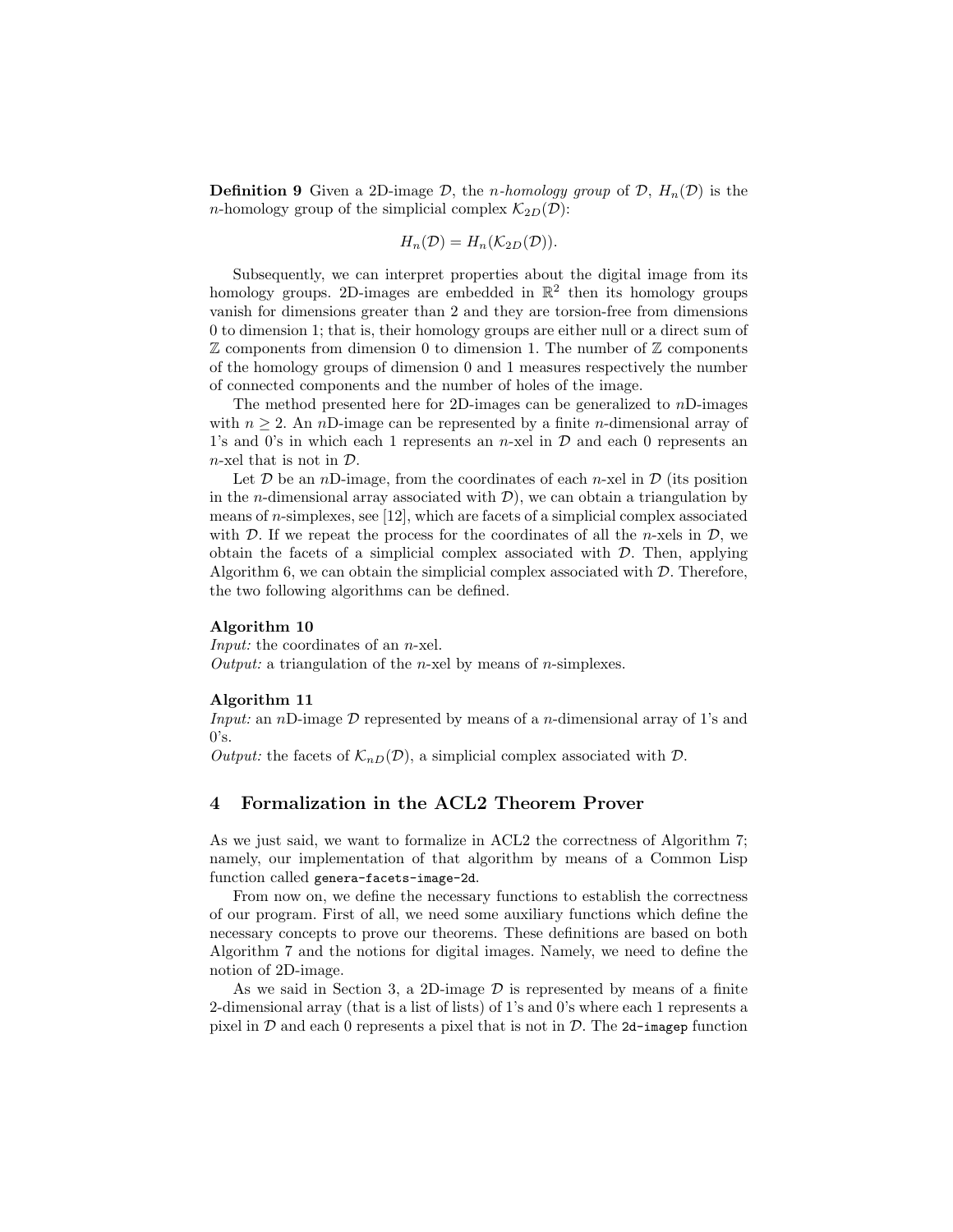is a function that checks if its argument is a list of lists of 1's and 0's. This function uses the list-0-1-p function that checks if its argument is a list of 1's and 0's.

```
. . . . . . . . . . . . . . . . . . . . . . . . . . . . . . . . . . . . . . . . . . . . . . . . . . . . . . . . . . . . . . . . . . . . . . . . . . . . . . . . . . . . . . . . . . . . . . . . . . . . . . . . . . . . . . . . . . . .
(defun list-0-1-p (list)
   (if (endp list)
          (equal list nil)
       (if (endp (cdr list))
              (and (equal (cdr list) nil)
                     (or (equal (car list) 0) (equal (car list) 1)))
          (and (or (equal (car list) 0) (equal (car list) 1))
(iist-0-1-p (cdr list)))))). . . . . . . . . . . . . . . . . . . . . . . . . . . . . . . . . . . . . . . . . . . . . . . . . . . . . . . . . . . . . . . . . . . . . . . . . . . . . . . . . . . . . . . . . . . . . . . . . . . . . . . . . . . . . . . . . . . .
(defun 2d-imagep (list)
   (if (endp list)
          (equal list nil)
(and (list-0-1-p (car list)) (2d-imagep (cdr list)))))
. . . . . . . . . . . . . . . . . . . . . . . . . . . . . . . . . . . . . . . . . . . . . . . . . . . . . . . . . . . . . . . . . . . . . . . . . . . . . . . . . . . . . . . . . . . . . . . . . . . . . . . . . . . . . . . . . . . .
```
Subsequently, we define the genera-facets-image-2d function and all its auxiliary functions in ACL2. Let us show in detail these definitions.

First of all, we define the list-up-i-j and list-down-i-j functions which are used to generate from a pair of natural numbers  $(i, j)$  the simplexes  $((i, j), (i +$  $(1, j), (i + 1, j + 1)$  and  $((i, j), (i, j + 1), (i + 1, j + 1))$  respectively.

| (defun list-up-i-j (i j)<br>$(list (list i j) (list (1 + i) j) (list (1 + i) (1 + j))))$                                                                                                 |  |
|------------------------------------------------------------------------------------------------------------------------------------------------------------------------------------------|--|
| (defun list-down-i-j (i j)<br>$(list (list i j) (list i (1 + j)) (list (1 + i) (1 + j))))$                                                                                               |  |
| From the above two functions, we can define a function, called genera-facets- $i$ -j<br>which from the poin $(i, i)$ concretes the poin of simplexes $((i, i)$ $(i + 1, i)$ $(i + 1, j)$ |  |

which from the pair  $(i, j)$  generates the pair of simplexes  $(((i, j), (i + 1, j), (i +$  $(1, j + 1), ((i, j), (i, j + 1), (i + 1, j + 1)))$ . . . . . . . . . . . . . . . . . . . . . . . . . . . . . . . . . . . . . . . . . . . . . . . . . . . . . . . . . . . . . . . . . . . . . . . . . . . . . . . . . . . . . . . . . . . . . . . . . . . . . . . . . . . . . . . . . . . .

| (defun genera-facets-i-j (i j)                |
|-----------------------------------------------|
| (list (list-up-i-j i j) (list-down-i-j i j))) |
|                                               |

Now, we can define the genera-facets-image-2d function which generates the simplexes of a list of lists of 0's and 1's lol.

. . . . . . . . . . . . . . . . . . . . . . . . . . . . . . . . . . . . . . . . . . . . . . . . . . . . . . . . . . . . . . . . . . . . . . . . . . . . . . . . . . . . . . . . . . . . . . . . . . . . . . . . . . . . . . . . . . . . (defun genera-facets-image-2d (lol) (genera-facets-image-aux lol 0)) . . . . . . . . . . . . . . . . . . . . . . . . . . . . . . . . . . . . . . . . . . . . . . . . . . . . . . . . . . . . . . . . . . . . . . . . . . . . . . . . . . . . . . . . . . . . . . . . . . . . . . . . . . . . . . . . . . . .

The above function calls the more general function genera-facets-image-aux which takes two arguments: a list of lists of 0's and 1's 1o1 and a natural number j. The function genera-facets-image-aux must be understood as the procedure which generates the simplexes of the list of lists of 0's and 1's 1o1 which is the sublist located from position  $j$  of another list of lists of 0's and 1's, let us called it lol-main.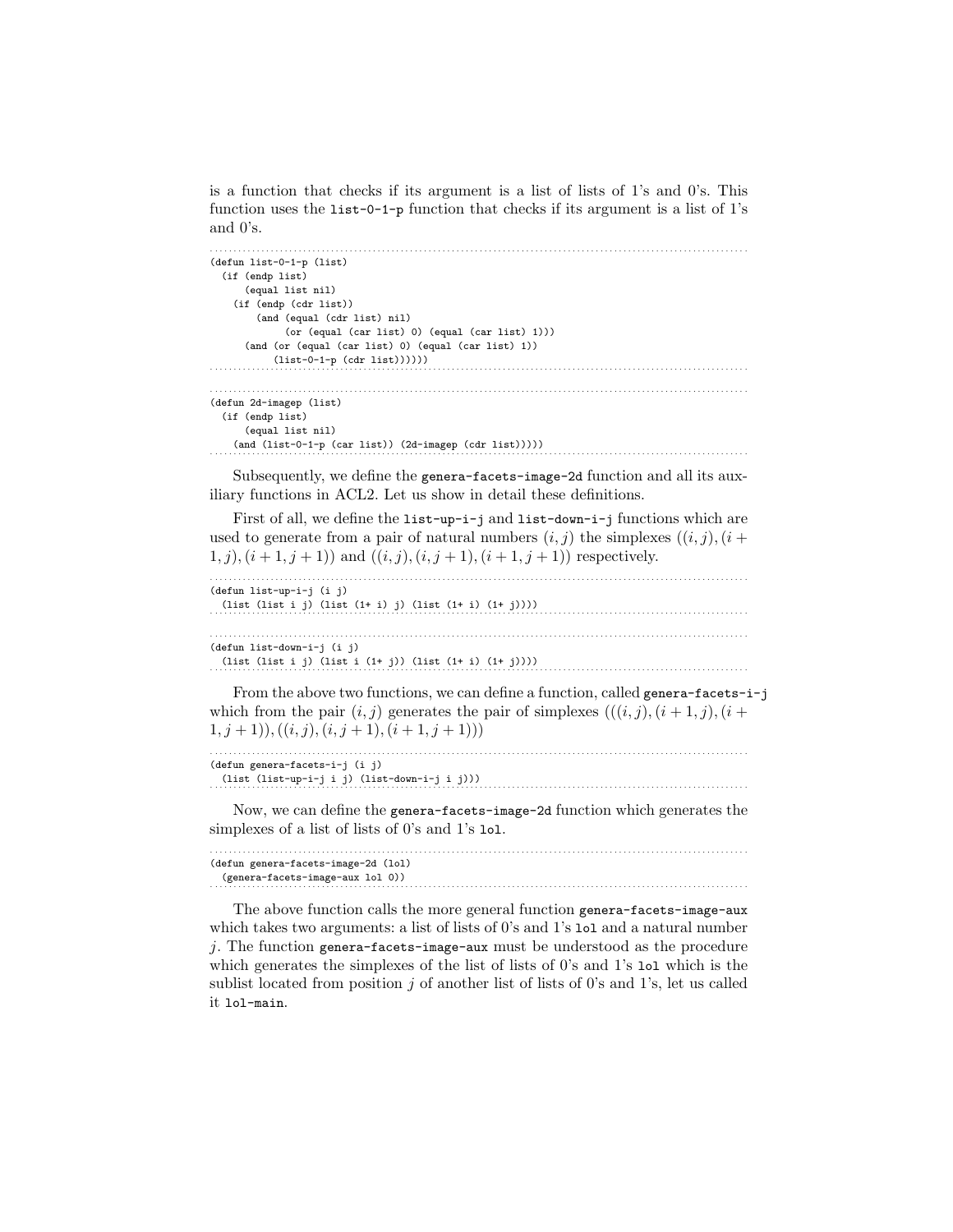```
. . . . . . . . . . . . . . . . . . . . . . . . . . . . . . . . . . . . . . . . . . . . . . . . . . . . . . . . . . . . . . . . . . . . . . . . . . . . . . . . . . . . . . . . . . . . . . . . . . . . . . . . . . . . . . . . . . . .
(defun genera-facets-image-aux (lol j)
  (if (endp lol)
       nil
     (append (genera-facets-list (car lol) 0 j)
(genera-facets-image-aux (cdr 1ol) (1+ j))))
```
For each one of the lists of 0's and 1's of lol and the position of that list in lol-main, the above function invokes the function genera-facets-list. The function genera-facets-list must be understood as the procedure which generates the simplexes of the list of 0's and 1's list which is the sublist located from position  $i$  of the list of position  $j$  of 101-main.

```
. . . . . . . . . . . . . . . . . . . . . . . . . . . . . . . . . . . . . . . . . . . . . . . . . . . . . . . . . . . . . . . . . . . . . . . . . . . . . . . . . . . . . . . . . . . . . . . . . . . . . . . . . . . . . . . . . . . .
(defun genera-facets-list (list i j)
   (if (endp list)
          nil
       (if (equal (car list) 1)
               (append (genera-facets-i-j i j) (genera-facets-list (cdr list) (1+ i) j))
           (genera-facets-list (cdr list) (1+ i) j))))
```
Once we have defined our programs in ACL2 we can prove theorems about them. To be more concrete, we have proved both the correctness a the completeness of our program genera-facets-image-2d.

First of all we state the ACL2 theorem which ensures the completeness of genera-facets-image-2d.

ACL2 Theorem 12 Let image be a 2D-image represented by means of a 2 dimensional array, then,  $\forall i, j \in \mathbb{N}$  such that the value of the image in position  $(i, j)$ of the array is 1, then, the simplexes  $((i, j), (i+1, j), (i+1, j+1))$  and  $((i, j), (i, j+1))$ 1),  $(i+1, j+1)$  are in the list generated by the genera-facets-image-2d function taking as input image.

To state this theorem in ACL2, we need the ACL2 functions: (natp n), which is a test function returning  $t$  if  $n$  is a natural number and nil otherwise; (nth i ls), which returns the value of position i (a natural number) of the list 1s; and, (member-equal x 1s), which returns  $t$  if x is equal to some of the elements of ls (a list).

```
. . . . . . . . . . . . . . . . . . . . . . . . . . . . . . . . . . . . . . . . . . . . . . . . . . . . . . . . . . . . . . . . . . . . . . . . . . . . . . . . . . . . . . . . . . . . . . . . . . . . . . . . . . . . . . . . . . . .
(defthm genera-facets-image-2d-completeness
    (implies (and (2d-imagep image)
                                     (natp i)
                                     (natp j)
                                     (equal (nth i (nth j image)) 1))
                          (and (member-equal (list-up-i-j i j) (genera-facets-image-2d image))
(member-equal (list-down-i-j i j) (genera-facets-image-2d image)))))
. . . . . . . . . . . . . . . . . . . . . . . . . . . . . . . . . . . . . . . . . . . . . . . . . . . . . . . . . . . . . . . . . . . . . . . . . . . . . . . . . . . . . . . . . . . . . . . . . . . . . . . . . . . . . . . . . . . .
```
Once we have proved the completeness of our program, we must prove its correctness. This task is handled by means of the following lemmas.

ACL2 Theorem 13 Let image be a 2D-image represented by means of a 2 dimensional array and simplex be an element of the output generated by genera-facets-image-2d taking as input image. Then if simplex is of the form  $((i, j), (i+1, j), (i+1, j+1))$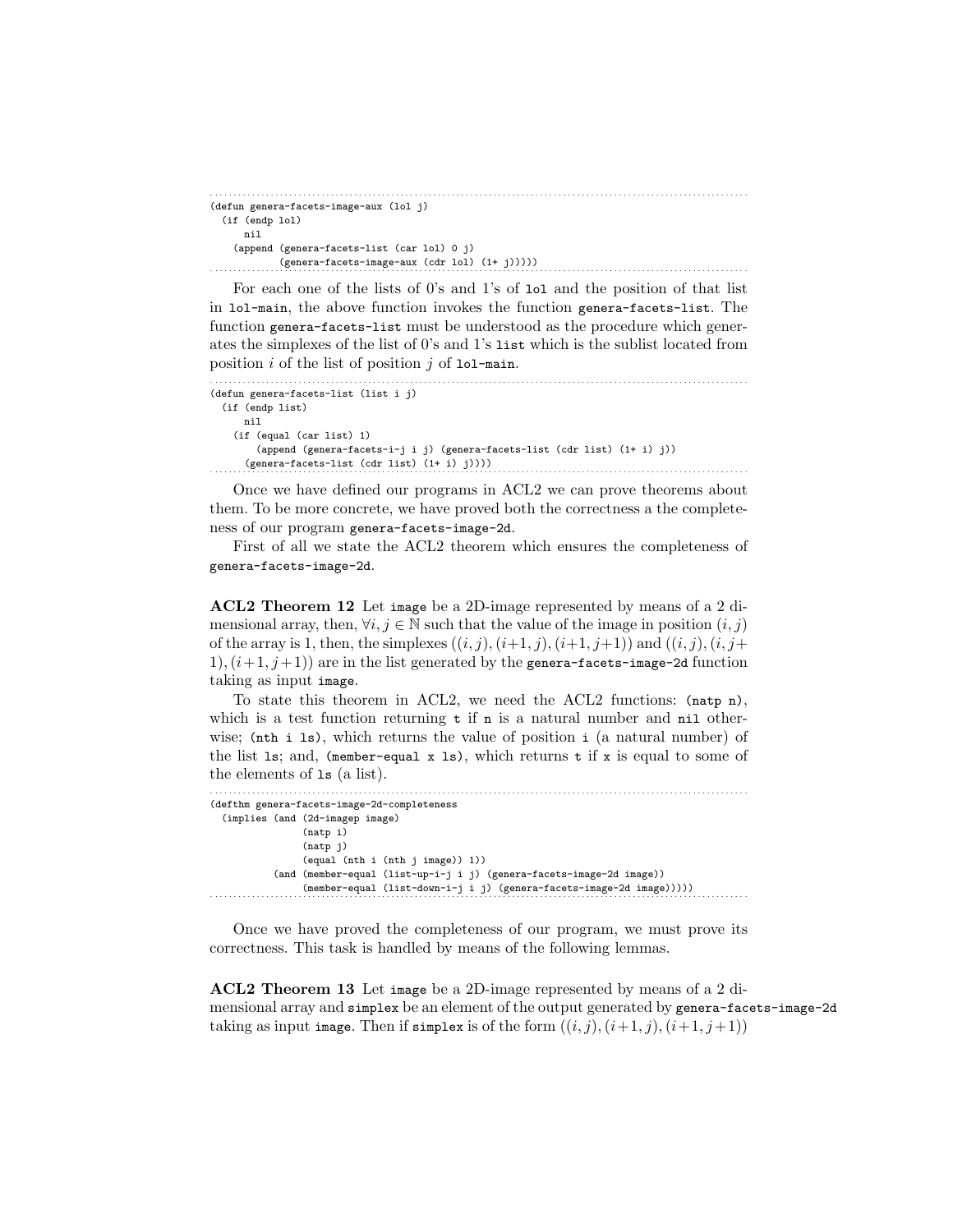with i and j natural numbers, then the element  $((i, j), (i, j + 1), (i + 1, j + 1))$  is also in the output generated by genera-facets-image-2d taking as input image.

To state this theorem in ACL2 we need some auxiliary functions. Namely, member-list-up, which returns t if its input is a list of the form  $((i, j), (i +$  $1, j), (i + 1, j + 1)$  and nil otherwise; and list-down, which from a list of the form  $((i, j), (i + 1, j), (i + 1, j + 1))$  returns the list  $((i, j), (i, j + 1), (i + 1, j + 1))$ . . . . . . . . . . . . . . . . . . . . . . . . . . . . . . . . . . . . . . . . . . . . . . . . . . . . . . . . . . . . . . . . . . . . . . . . . . . . . . . . . . . . . . . . . . . . . . . . . . . . . . . . . . . . . . . . . . . . . (defthm genera-facets-image-correctness-1 (implies (and (2d-imagep image)

```
(member-equal simplex (genera-facets-image-2d image))
                                  (member-list-up simplex))
(member-equal (list-down simplex) (genera-facets-image-2d image))))
. . . . . . . . . . . . . . . . . . . . . . . . . . . . . . . . . . . . . . . . . . . . . . . . . . . . . . . . . . . . . . . . . . . . . . . . . . . . . . . . . . . . . . . . . . . . . . . . . . . . . . . . . . . . . . . . . . . .
```
ACL2 Theorem 14 Let image be a 2D-image represented by means of a 2 dimensional array and simplex be an element of the output generated by genera-facets-image-2d taking as input image. Then if simplex is of the form  $((i, j), (i, j+1), (i+1, j+1))$ with i and j natural numbers, then the element  $((i, j), (i + 1, j), (i + 1, j + 1))$  is also in the output generated by genera-facets-image-2d taking as input image.

To state this theorem in ACL2 we need some auxiliary functions. Namely, member-list-down, which returns t if its input is a list of the form  $((i, j), (i, j +$ 1),  $(i+1, j+1)$  and nil otherwise; and list-up, which from a list of the form  $((i, j), (i, j + 1), (i + 1, j + 1))$  returns the list  $((i, j), (i + 1, j), (i + 1, j + 1)).$ . . . . . . . . . . . . . . . . . . . . . . . . . . . . . . . . . . . . . . . . . . . . . . . . . . . . . . . . . . . . . . . . . . . . . . . . . . . . . . . . . . . . . . . . . . . . . . . . . . . . . . . . . . . . . . . . . . . .

```
(defthm genera-facets-image-correctness-2
  (implies (and (2d-imagep image)
                (member-equal simplex (genera-facets-image-2d image))
                (member-list-down simplex))
```
(member-equal (list-up simplex) (genera-facets-image-2d image)))) . . . . . . . . . . . . . . . . . . . . . . . . . . . . . . . . . . . . . . . . . . . . . . . . . . . . . . . . . . . . . . . . . . . . . . . . . . . . . . . . . . . . . . . . . . . . . . . . . . . . . . . . . . . . . . . . . . . .

ACL2 Theorem 15 Let image be a 2D-image represented by means of a 2 dimensional array and simplex be an element of the output generated by genera-facets-image-2d taking as input image of the form  $((i, j), (i + 1, j), (i + 1, j + 1))$  or  $((i, j), (i, j +$ 1),  $(i + 1, j + 1)$  with i and j natural numbers. Then, the element of position  $(i, j)$  of image is 1.

To state this theorem in ACL2 we use some ACL2 functions which have not been used previously: caar which returns the first element of the first element of a list and cadar which returns the second element of the first element of a list.

| (defthm genera-facets-image-correctness-3                    |
|--------------------------------------------------------------|
| (implies (and (2d-imagep image)                              |
| (member-equal simplex (genera-facets-image-2d image)))       |
| (equal (nth (caar simplex) (nth (cadar simplex) image)) 1))) |
|                                                              |

Let us present some remarks about the proof of these theorems which state both the completeness and the correctness of the genera-facets-image-2d program.

First of all, it is worthwhile noting that the implementation of the genera-facets-image-2d function, and its auxiliar ones, follows simple recursive schemas, that are suitable for the induction heuristics of the ACL2 theorem prover.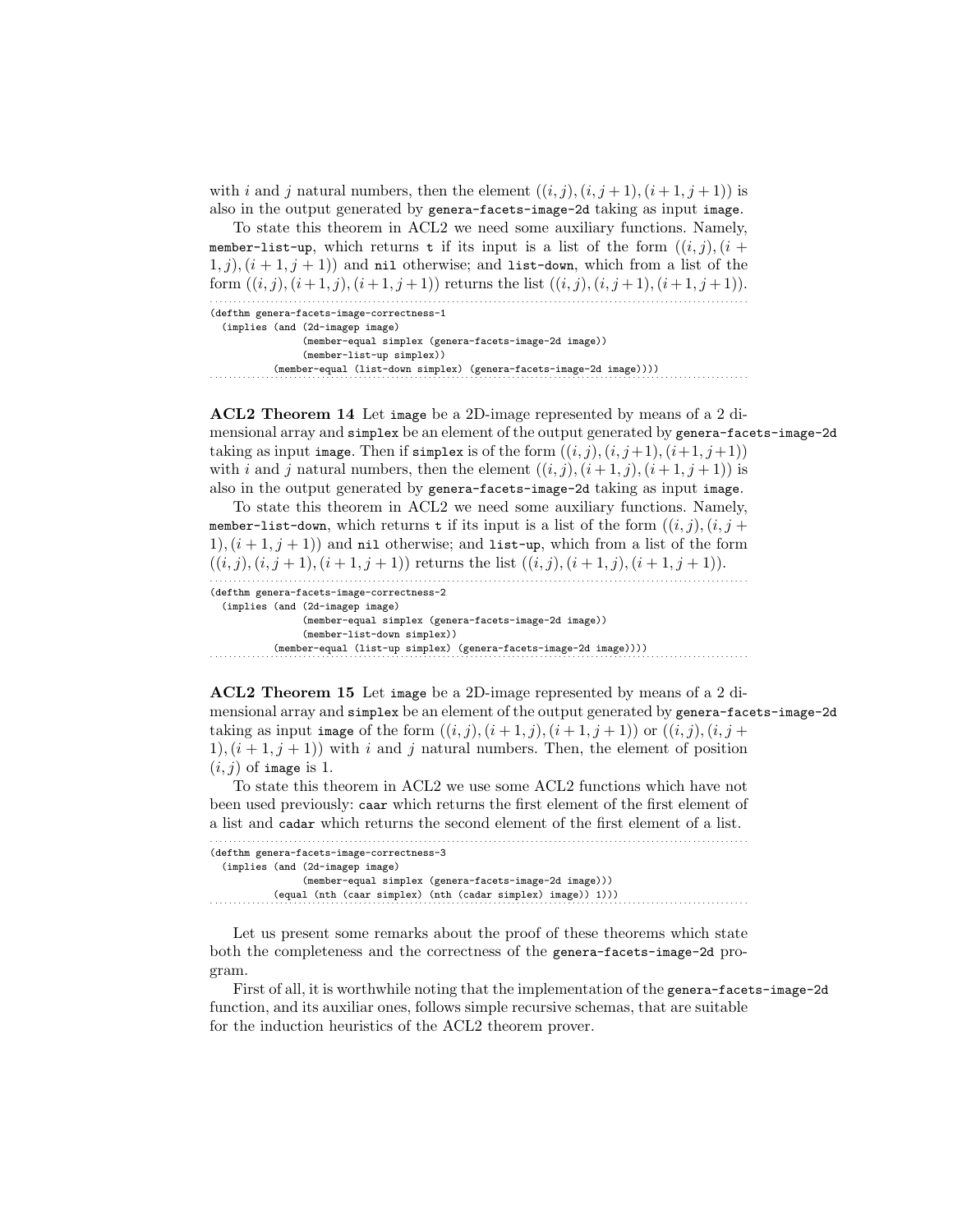Let us present now some particularity of the auxiliary lemmas needed in our development of the proof of the main theorems. As we have seen in the definition of genera-facets-image-aux, this function invokes the genera-facets-list function with arguments (car list), 0 and j. Therefore, it is sensible to think that in the proof of our theorems we are going to need some auxiliary lemmas such as:

```
. . . . . . . . . . . . . . . . . . . . . . . . . . . . . . . . . . . . . . . . . . . . . . . . . . . . . . . . . . . . . . . . . . . . . . . . . . . . . . . . . . . . . . . . . . . . . . . . . . . . . . . . . . . . . . . . . . . .
(thm (implies (and (list-0-1 x) (natp j)
                       (member-equal simplex (genera-facets-list x 0 j)))
\text{(equal (nth (caar simplex) x) 1)}
```
that is to say, a lemma which involves a call to (genera-facets-list  $x \circ j$ ). However, ACL2 has some problems to find a proof of theorems such as the previous one, since it does not find a good inductive schema for reasoning. On the contrary, for ACL2 is much more easier to find a proof of theorems such as: . . . . . . . . . . . . . . . . . . . . . . . . . . . . . . . . . . . . . . . . . . . . . . . . . . . . . . . . . . . . . . . . . . . . . . . . . . . . . . . . . . . . . . . . . . . . . . . . . . . . . . . . . . . . . . . . . . . .

```
(thm (implies (and (list-0-1 x) (natp i) (natp j)
              (member-equal simplex (genera-facets-list x i j)))
\text{(equal (nth (- (caar simplex) i) x) 1))}
```
that is to say, lemmas that are general cases of the previous ones.

Taking this question into account in the development of our proofs, the certification of the completeness and correctness theorems does not mean any special trouble.

In this way, we have proved the completeness and correctness of our imple-mentation of Algorithm [7](#page-3-1) by means of the program genera-facets-image-2d.

In the case of 3D-digital images the development is very similar and has not involve any special hidrance.

### <span id="page-8-0"></span>5 Formalization in Coq/SSReflect

For the formalization of Algorithm [7](#page-3-1) in Coq, we decided to use the libraries already provided in the SSREFLECT library.

First of all, we define the notion of digital image. A digital image is defined as a sequence of sequences of boolean elements.

```
Definition image : Type := seq (seq bool).
```
Following, the same schema presented in the case of ACL2, we can define a function which implements Algorithm [7.](#page-3-1)

```
Definition genera_facets_image_2d (image: image) :=
   genera_facets_image_aux image 0.
```
The ACL2 theorems presented in the previous section have been also formalized in CoQ/SSREFLECT.

SSReflect Theorem 16 Let image be a 2D-image represented by means of a 2 dimensional array, then,  $\forall i, j \in \mathbb{N}$  such that the value of the image in position  $(i, j)$  of the array is 1, then, the simplexes  $((i, j), (i + 1, j), (i + 1, j + 1))$  and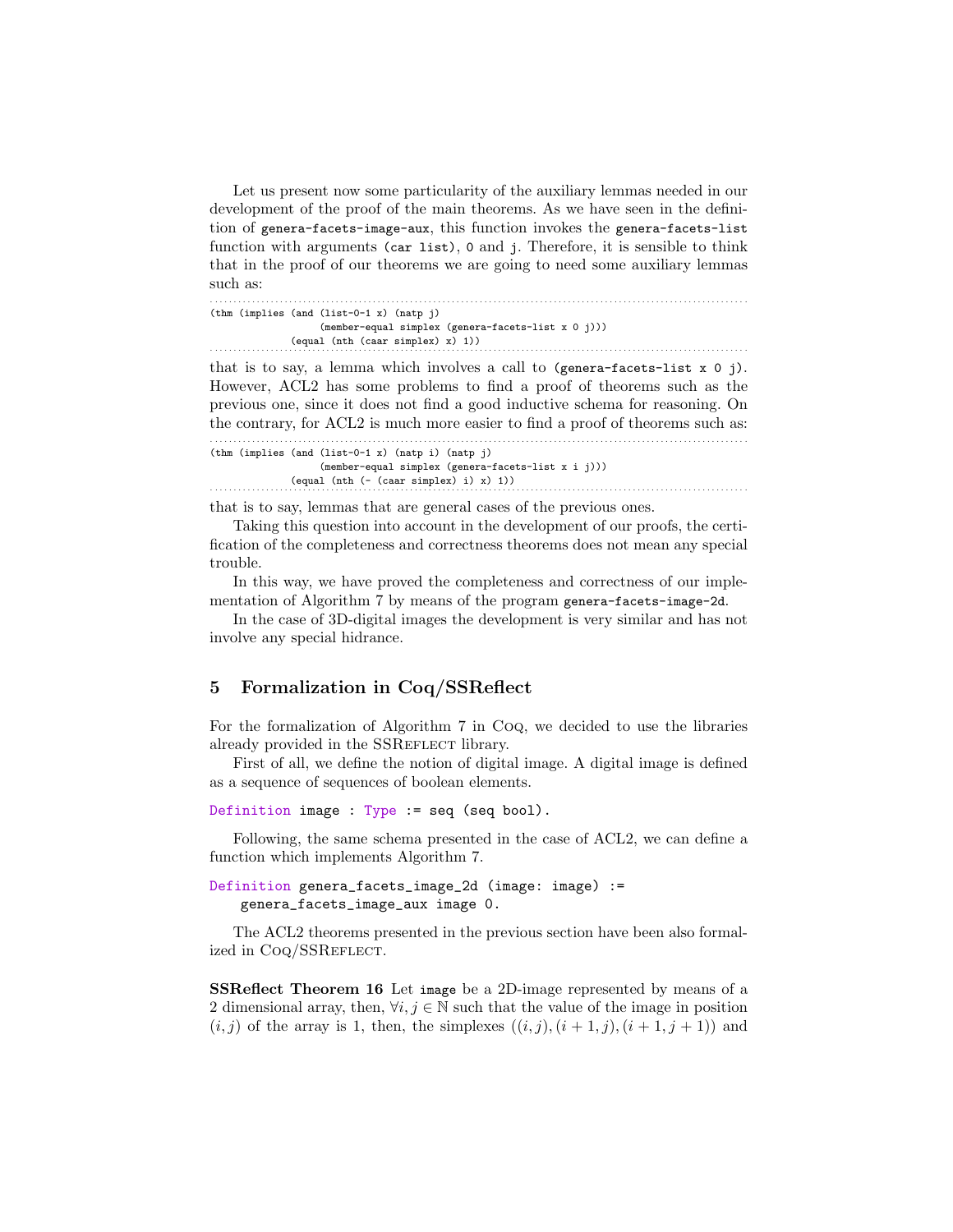$((i, j), (i, j+1), (i+1, j+1))$  are in the list generated by the genera facets image 2d function taking as input image.

```
Lemma genera_facets_image_2d_completeness : forall (image: image)
    (i j:nat),
  (nth nil (nth nil im i) j) \rightarrow ((list_up_i_j i j) \in (
     genera_facets_image_2d image)) && ((list_down_i_j i j) \in (
     genera_facets_image_2d image)).
```
SSReflect Theorem 17 Let image be a 2D-image represented by means of a 2 dimensional array and simplex be an element of the output generated by genera facets image 2d taking as input image. Then if simplex is of the form  $((i, j), (i + 1, j), (i + 1, j + 1))$  with i and j natural numbers, then the element  $((i, j), (i, j+1), (i+1, j+1))$  is also in the output generated by genera facets image 2d taking as input image.

```
Lemma genera_facets_image_correctness_1 : forall (i j:nat) (image:
    image): ((list_up_i_j i j)\in (genera_facets_image_2d image))
    -> ((list_down_i_j i j)\in (genera_facets_image_2d image)).
```
SSReflect Theorem 18 Let image be a 2D-image represented by means of a 2 dimensional array and simplex be an element of the output generated by genera-facets-image-2d taking as input image. Then if simplex is of the form  $((i, j), (i, j + 1), (i + 1, j + 1))$  with i and j natural numbers, then the element  $((i, j), (i+1, j), (i+1, j+1))$  is also in the output generated by genera-facets-image-2d taking as input image.

```
Lemma genera_facets_image_correctness_2 : forall (i j:nat) (image:
    image): ((list_down_i_j i j)\in (genera_facets_image_2d image
   )) -> ((list_up_i_j i j)\in (genera_facets_image_2d image)).
```
SSReflect Theorem 19 Let image be a 2D-image represented by means of a 2 dimensional array and simplex be an element of the output generated by genera-facets-image-2d taking as input image of the form  $((i, j), (i + 1, j), (i +$  $(1, j + 1)$  or  $((i, j), (i, j + 1), (i + 1, j + 1))$  with i and j natural numbers. Then, the element of position  $(i, j)$  of image is 1.

```
Lemma genera_facets_image_correctness_3 : forall (i j:nat) (image:
     image): ((list_up_i_j i j) \in (genera_facets_image_2d image)
   ) \rightarrow (nth nil (nth nil s i) j).
```
In this way, we have proved the correctness of Algorithm [7](#page-3-1) in Coq.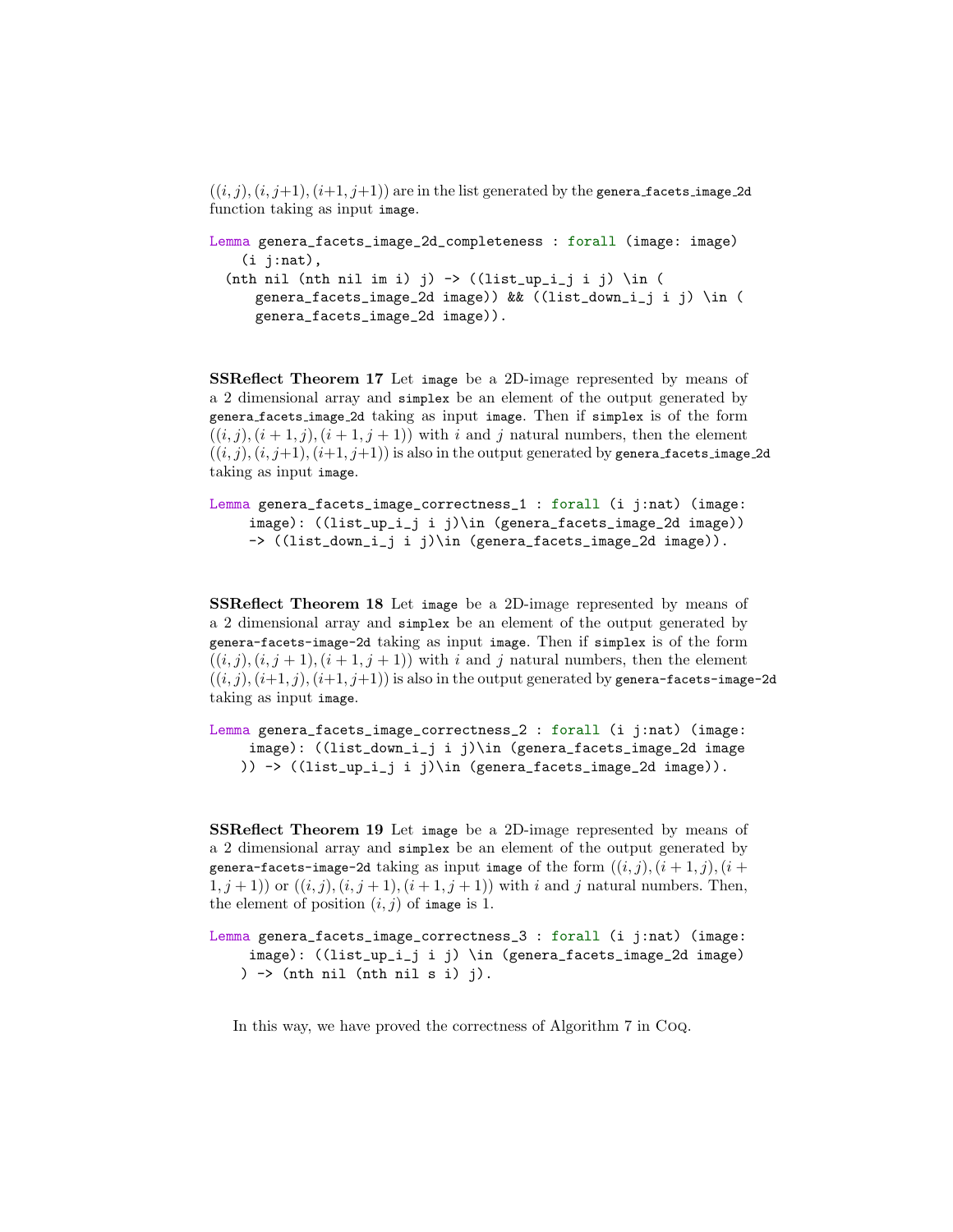# 6 Conclusions and further work

In this report, we have presented a methodology to study digital images by means of simplicial complexes. Moreover, we have formalized in both the ACL2 Theorem Prover and the proof assistant Coq of the correctness of our algorithms.

As further work we can undertake the task of formalizing reduction algorithms for digital images which keep topological properties: on the one hand, we can verify algorithms which reduce the original image; on the other hand, we can formalize the reduction of simplicial complexes applying techniques such as Morse theory [\[13\]](#page-10-12).

Another topic is related to the study of the feasibility of applying our methods to the study of real medical images.

### References

- <span id="page-10-10"></span>1. R. Ayala, E. Domínguez, A.R. Francés, and A. Quintero. Homotopy in digital spaces. Discrete Applied Mathematics, 125:3–24, 2003.
- <span id="page-10-6"></span>2. Y. Bertot and P. Castéran. *Interactive Theorem Proving and Program Develop*ment, Coq'Art: the Calculus of Inductive Constructions. Springer-Verlag, 2004.
- <span id="page-10-9"></span>3. Y. Bertot, L. Rideau, and ForMath La Rioja node. Report on a ssreflect week. Technical report, 2010. [http://wiki.portal.chalmers.se/cse/uploads/ForMath/](http://wiki.portal.chalmers.se/cse/uploads/ForMath/SSReflectWeekLaRioja) [SSReflectWeekLaRioja](http://wiki.portal.chalmers.se/cse/uploads/ForMath/SSReflectWeekLaRioja).
- <span id="page-10-5"></span>4. Coq development team. The Coq Proof Assistant Reference Manual, version 8.3. Technical report, 2010.
- <span id="page-10-7"></span>5. G. Gonthier and A. Mahboubi. A Small Scale Reflection Extension for the Coq system. Technical report, Microsoft Research INRIA, 2009. [http://hal.inria.](http://hal.inria.fr/inria-00258384) [fr/inria-00258384](http://hal.inria.fr/inria-00258384).
- <span id="page-10-2"></span>6. R. González-Díaz, B. Medrano, P. Real, and J. Sánchez-Peláez. Algebraic Topological Analysis of Time-Sequence of Digital Images. In Proceedings 8th International Conference on Computer Algebra in Scientific Computing (CASC'2005), volume 3718, 2005.
- <span id="page-10-3"></span>7. R. González-Díaz and P. Real. On the Cohomology of 3D Digital Images. Discrete Applied Math, 147(2-3):245–263, 2005.
- <span id="page-10-0"></span>8. L. J. Hernández. Orografía homológica cúbica para la minería de datos. Technical report, University of La Rioja. [http://www.unirioja.es/cu/luhernan/](http://www.unirioja.es/cu/luhernan/datamining) [datamining](http://www.unirioja.es/cu/luhernan/datamining).
- <span id="page-10-4"></span>9. M. Kaufmann and J. S. Moore. ACL2 version 3.4, 2009. [http://www.cs.utexas.](http://www.cs.utexas.edu/users/moore/acl2/) [edu/users/moore/acl2/](http://www.cs.utexas.edu/users/moore/acl2/).
- <span id="page-10-1"></span>10. D. Mackenzie. Topologists and Roboticists Explore and Inchoate World. Science, 8:756, 2003.
- <span id="page-10-8"></span>11. J. P. May. Simplicial objects in Algebraic Topology, volume 11 of Van Nostrand Mathematical Studies. 1967.
- <span id="page-10-11"></span>12. D. Orden and F. Santos. Asymptotically efficient triangulations of the d-cube. Discrete and Computational Geometry, 30(4):509–528, 2003.
- <span id="page-10-12"></span>13. A. Romero and F. Sergeraert. Discrete vector fields and fundamental algebraic topology. Technical report, Institut Fourier, 2010. [http://www-fourier.](http://www-fourier.ujf-grenoble.fr/~sergerar/Papers/Vector-Fields.pdf) [ujf-grenoble.fr/~sergerar/Papers/Vector-Fields.pdf](http://www-fourier.ujf-grenoble.fr/~sergerar/Papers/Vector-Fields.pdf).